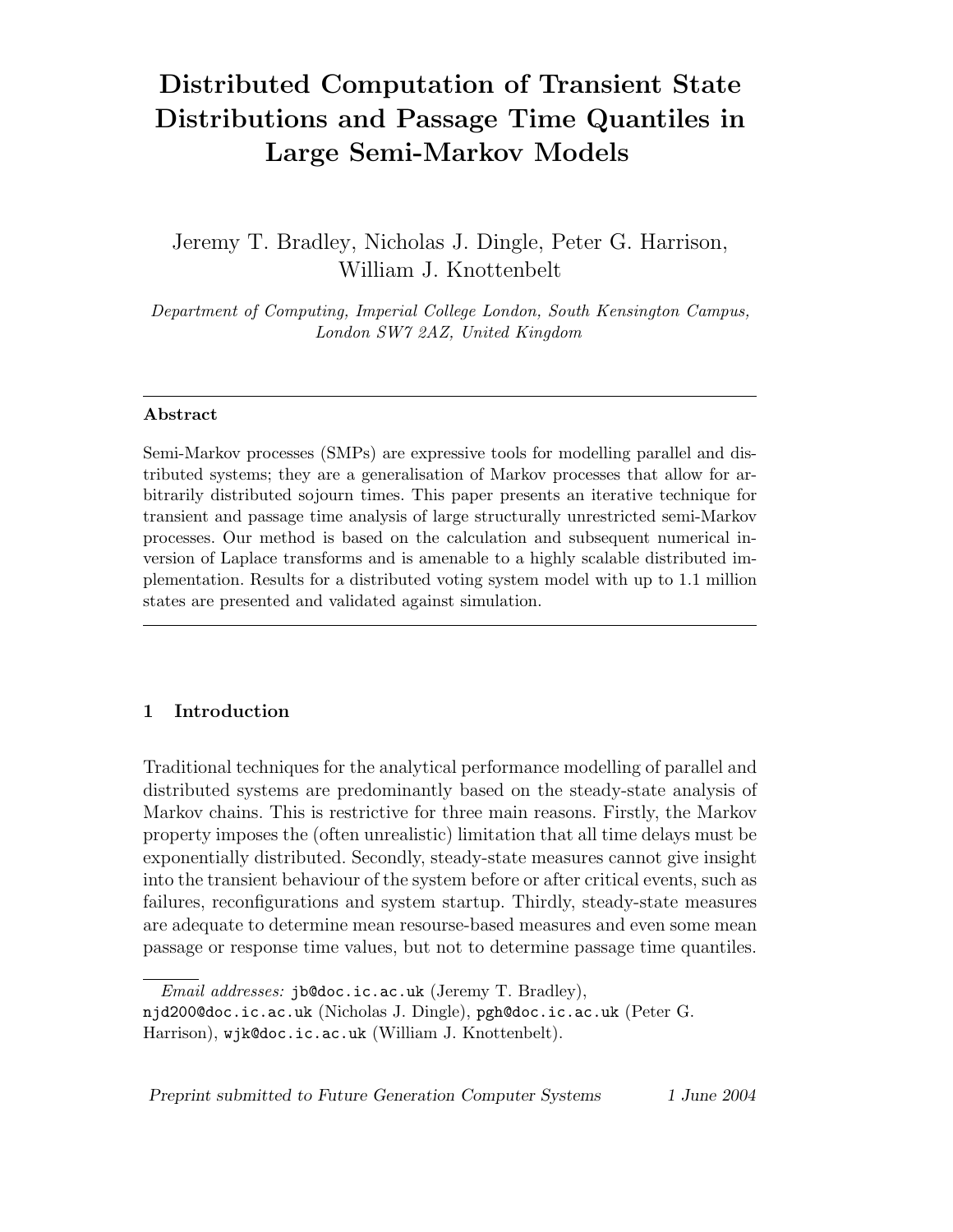This is a serious problem since passage time quantiles are assuming increasing importance as key quality of service and performance metrics.

The aim of the present study is to investigate the use of semi-Markov processes (SMPs) for the purposes of system description, calculation of transient state distributions and computation of passage time densities and quantiles. By using SMPs we can specify more realistic models with generally distributed delays while still maintaining some of the analytical tractability associated with Markovian models.

Our specific contribution is a novel iterative algorithm for large structurally unrestricted SMPs that generates transient state distributions. This builds upon our iterative technique for generating passage time densities and quantiles [1,2]. The algorithm is based on the calculation and subsequent numerical inversion of Laplace transforms. One of the biggest problems involved in working with semi-Markov processes is how to store the Laplace transform of state sojourn time distributions in an effective way, such that accuracy is maintained but representation explosion does not occur. We address this issue with a constant-space representation of a general distribution function based on the evaluation demands of the numerical inversion algorithm employed.

We implement our technique in a scalable, distributed and checkpointed analysis pipeline and apply it to instances of a distributed voting model. The high-level model description is given in the form of a semi-Markov Stochastic Petri net – our own proposal for a non-Markovian Stochastic Petri net formalism – and is textually described in an extended semi-Markovian version of the high-level DNAmaca Markov chain specification language [3]. Our results are validated against a simulation derived from the same high-level model.

The rest of this paper is organised as follows. In Section 2, we briefly detail the background theory behind semi-Markov processes, and show how to derive first passage times and transient state distributions. Our iterative passage time procedure is described in Section 3.2 and the new iterative transient scheme is presented in Section 3.3. Section 4 describes the practical issues in numerically inverting Laplace transforms as well as storing and manipulating general distributions. Section 5 describes the architecture of our distributed implementation. Section 6 briefly introduces the semi-Markov stochastic Petri net formalism and DNAmaca specification system from [1,4]. Passage time and transient results are produced for systems with up to  $\sim 10^6$  states which are validated by simulations. Section 7 concludes and considers future work.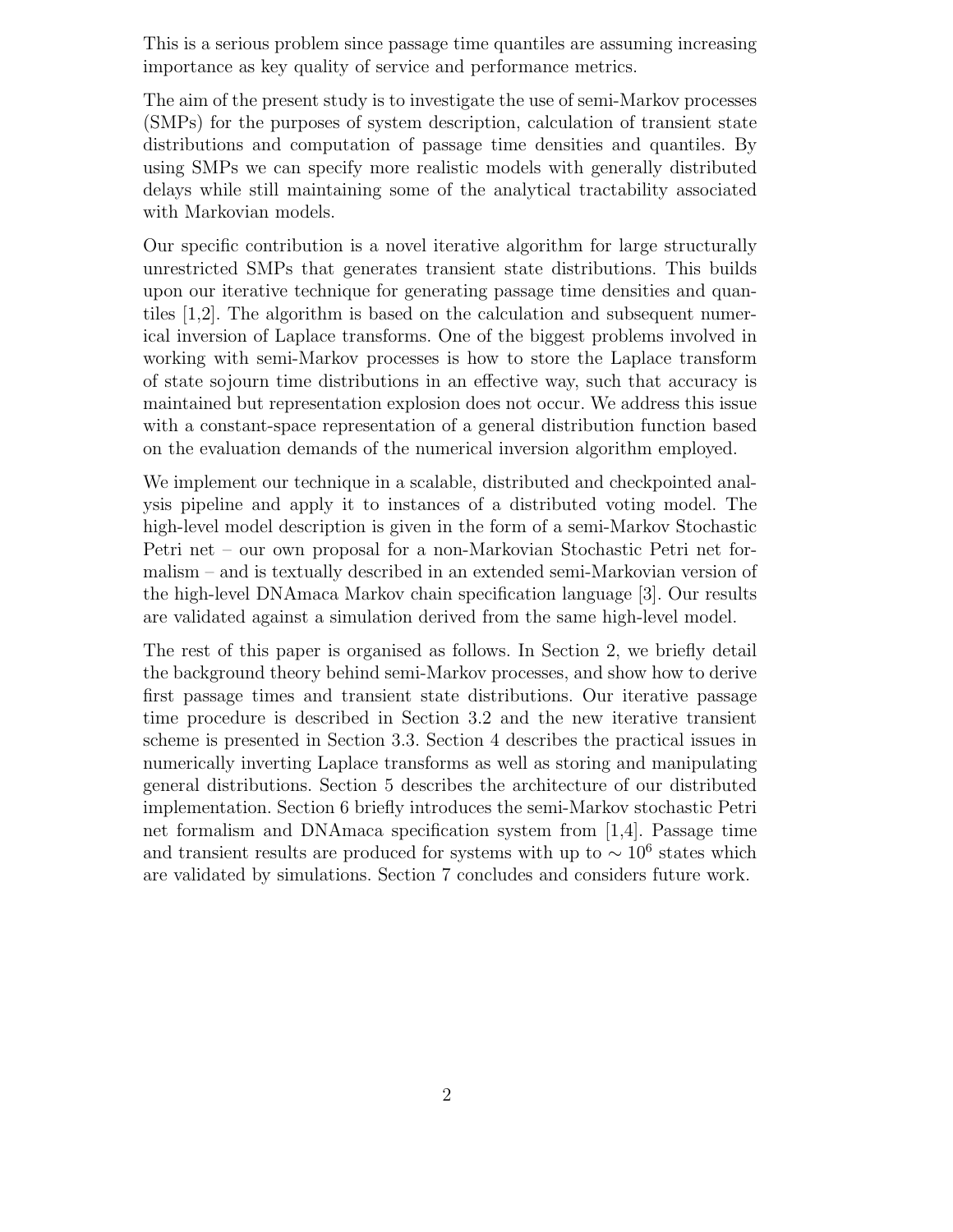## **2 Definitions and Background Theory**

#### *2.1 Semi-Markov Processes*

Consider a Markov renewal process  $\{(X_n,T_n) : n \geq 0\}$  where  $T_n$  is the time of the *n*th transition  $(T_0 = 0)$  and  $X_n \in \mathcal{S}$  is the state at the *n*th transition. Let the kernel of this process be:

$$
R(n, i, j, t) = \mathbb{P}(X_{n+1} = j, T_{n+1} - T_n \le t \mid X_n = i)
$$
\n(1)

for  $i, j \in \mathcal{S}$ . The continuous time semi-Markov process (SMP),  $\{Z(t), t \geq 0\}$ , defined by the kernel  $R$ , is related to the Markov renewal process by:

$$
Z(t) = X_{N(t)}\tag{2}
$$

where  $N(t) = \max\{n : T_n \leq t\}$ , i.e. the number of state transitions that have taken place by time t. Thus  $Z(t)$  represents the state of the system at time t. We consider time-homogeneous SMPs, in which  $R(n, i, j, t)$  is independent of any previous state except the last. Thus  $R$  becomes independent of  $n$ .

$$
R(i, j, t) = \mathbb{P}(X_{n+1} = j, T_{n+1} - T_n \le t \mid X_n = i) \text{ for any } n \ge 0
$$
  
=  $p_{ij} H_{ij}(t)$  (3)

where  $p_{ij} = \mathbb{P}(X_{n+1} = j \mid X_n = i)$  is the state transition probability between states i and j and  $H_{ij}(t) = \mathbb{P}(T_{n+1} - T_n \leq t \mid X_{n+1} = j, X_n = i)$ , is the sojourn time distribution in state  $i$  when the next state is  $j$ .

#### *2.2 First Passage Times*

Consider a finite, irreducible, continuous-time semi-Markov process with  $N$ states  $\{1, 2, \ldots, N\}$ . Recalling that  $Z(t)$  denotes the state of the SMP at time  $t \geq 0$ , the first passage time from a source state i at time t into a non-empty subset of the state space  $\vec{j} \subseteq \mathcal{S}$  is:

$$
P_{i\vec{j}}(t) = \inf\{u > 0 : Z(t+u) \in \vec{j}, N(t+u) > N(t), Z(t) = i\} \tag{4}
$$

Throughout this paper we refer to  $\vec{j}$ , the set of states that terminate the passage, as the set of target states. For a stationary time-homogeneous SMP,  $P_{i\vec{j}}(t)$  is independent of t and we have:

$$
P_{i\vec{j}} = \inf\{u > 0 : Z(u) \in \vec{j}, N(u) > 0, Z(0) = i\}
$$
\n(5)

 $P_{i\vec{j}}$  is a random variable with an associated probability density function  $f_{i\vec{j}}(t)$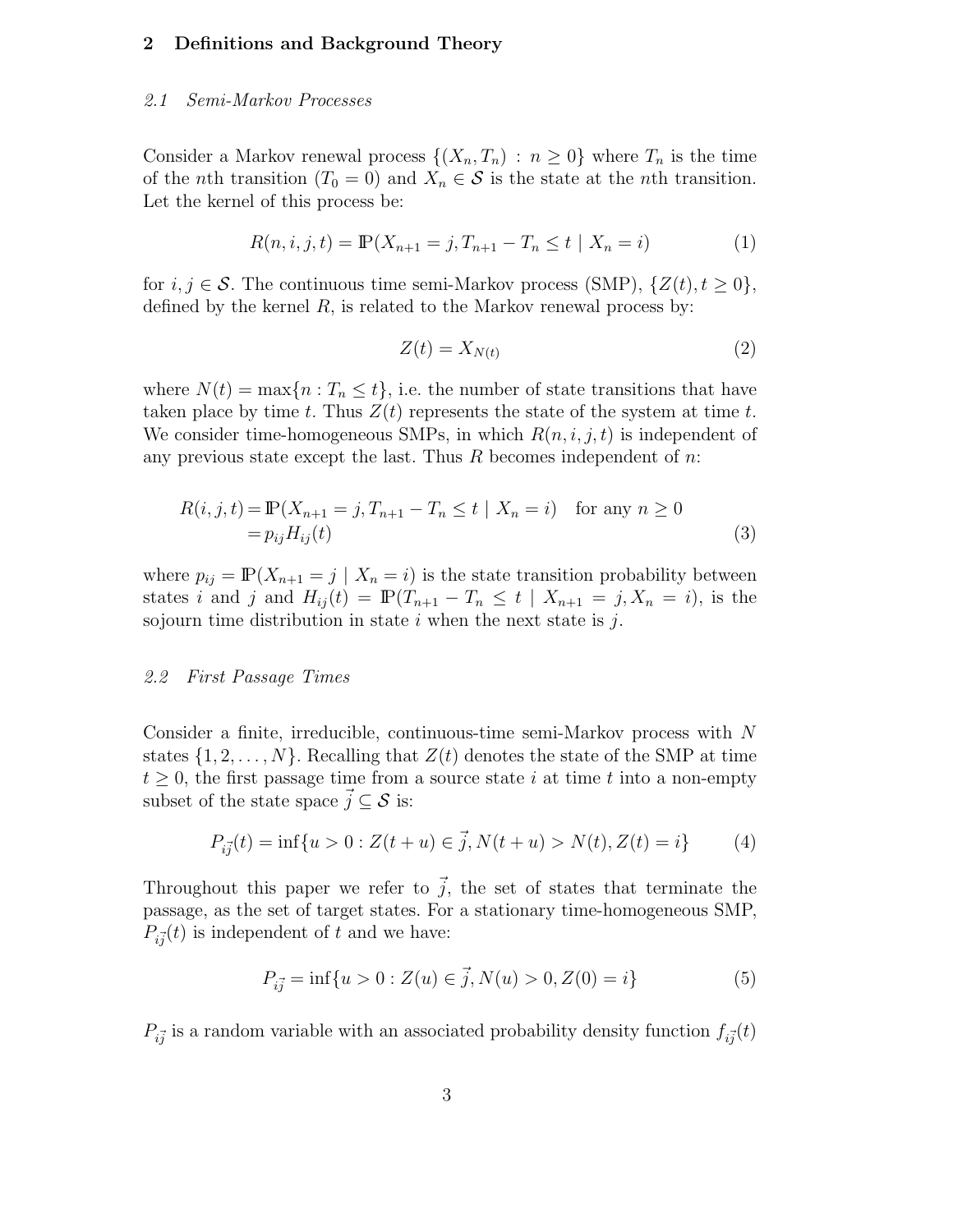such that the passage time quantile is defined as:

$$
\mathbb{P}(t_1 < P_{i\vec{j}} < t_2) = \int_{t_1}^{t_2} f_{i\vec{j}}(t) \, \mathrm{d}t \tag{6}
$$

In general, the Laplace transform of  $f_{i\vec{j}}, L_{i\vec{j}}(s)$ , can be computed by solving a set of N linear equations:

$$
L_{i\vec{j}}(s) = \sum_{k \notin \vec{j}} r_{ik}^*(s) L_{k\vec{j}}(s) + \sum_{k \in \vec{j}} r_{ik}^*(s) \qquad \text{for } 1 \le i \le N \tag{7}
$$

where  $r_{ik}^*(s)$  is the Laplace-Stieltjes transform (LST) of  $R(i, k, t)$  from Section 2.1 and is defined by:

$$
r_{ik}^*(s) = \int_0^\infty e^{-st} \, dR(i, k, t) \tag{8}
$$

Eq. (7) has a matrix–vector form,  $A\tilde{x} = \tilde{b}$ , where the elements of A are arbitrary complex functions. For example, when  $\vec{j} = \{1\}$ , Eq. (7) yields:

$$
\begin{pmatrix}\n1 & -r_{12}^*(s) & \cdots & -r_{1N}^*(s) \\
0 & 1 - r_{22}^*(s) & \cdots & -r_{2N}^*(s) \\
0 & -r_{32}^*(s) & \cdots & -r_{3N}^*(s) \\
\vdots & \vdots & \ddots & \vdots \\
0 & -r_{N2}^*(s) & \cdots & 1 - r_{NN}^*(s)\n\end{pmatrix}\n\begin{pmatrix}\nL_{1\vec{j}}(s) \\
L_{2\vec{j}}(s) \\
L_{3\vec{j}}(s) \\
\vdots \\
L_{N\vec{j}}(s)\n\end{pmatrix} = \begin{pmatrix}\nr_{11}^*(s) \\
r_{21}^*(s) \\
r_{31}^*(s) \\
\vdots \\
r_{N1}^*(s)\n\end{pmatrix}
$$
\n(9)

When there are multiple source states, denoted by the vector  $\vec{i}$ , the Laplace transform of the passage time distribution is:

$$
L_{\vec{i}\vec{j}}(s) = \sum_{k \in \vec{i}} \alpha_k L_{k\vec{j}}(s) \tag{10}
$$

where the weight  $\alpha_k$  is the probability of being in state  $k \in \mathbf{i}$  at the starting instant of the passage.

If measuring the system from equilibrium then  $\tilde{\alpha}$  is a normalised steady-state vector. That is, if  $\tilde{\pi}$  denotes the steady-state vector of the embedded discretetime Markov chain (DTMC) with one-step transition probability matrix  $P =$  $[p_{ij}, 1 \leq i, j \leq N]$ , then  $\alpha_k$  is given by:

$$
\alpha_k = \begin{cases} \pi_k / \sum_{j \in \vec{i}} \pi_j & \text{if } k \in \vec{i} \\ 0 & \text{otherwise} \end{cases}
$$
 (11)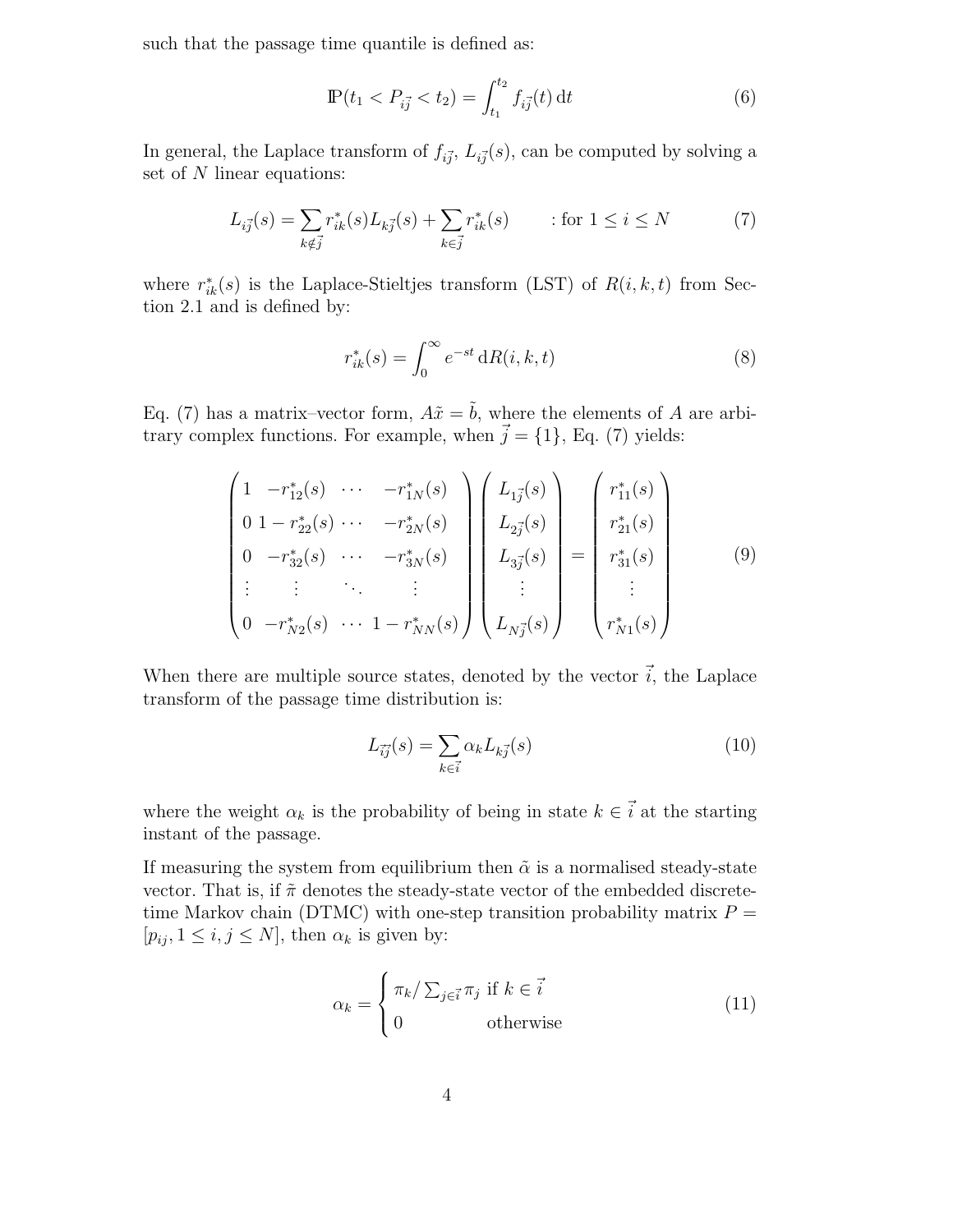Another key modelling result is the transient state distribution,  $\pi_{ii}(t)$ , of a stochastic process:

$$
\pi_{ij}(t) = \mathbb{P}(Z(t) = j \mid Z(0) = i)
$$
\n(12)

From Pyke's seminal paper on SMPs [5], we have the following relationship between passage time densities and transient state distributions, in Laplace form:

$$
\pi_{ij}^*(s) = \frac{1}{s} \frac{1 - h_i^*(s)}{1 - L_{ii}(s)} \quad \text{if } i = j, \quad \pi_{ij}^*(s) = L_{ij}(s) \pi_{jj}^*(s) \quad \text{if } i \neq j \tag{13}
$$

where  $\pi_{ij}^*(s)$  is the Laplace transform of  $\pi_{ij}(t)$  and  $h_i^*(s) = \sum_j r_{ij}^*(s)$  is the LST of the sojourn time distribution in state  $i$ . For multiple target states, this becomes:

$$
\pi_{i\vec{j}}^*(s) = \sum_{k \in \vec{j}} \pi_{ik}^*(s) \tag{14}
$$

However, to construct  $\pi_{i\vec{j}}^*(s)$  directly using this translation is computationally expensive: for a vector of target states  $\vec{j}$ , we need  $2|\vec{j}| - 1$  passage time quantities,  $L_{ik}(s)$ , which in turn require the solution of  $|\vec{j}|$  linear systems of the form of Eq.  $(9)$ .

This motivates our development of a new transient state distribution formula for multiple target states in semi-Markov processes which requires the solution of only one system of linear equations.

From Pyke's formula for a transient state distribution between two states [5, Eq.  $(3.2)$ , we can derive:

$$
\pi_{ij}(t) = \delta_{ij}\overline{F}_i(t) + \sum_{k=1}^N \int_0^t R(i, k, t - \tau) \,\pi_{kj}(\tau) \,\mathrm{d}\tau \tag{15}
$$

where  $\delta_{ij} = 1$  if  $i = j$  and 0 otherwise, and  $\overline{F}_i(t)$  is the reliability function of the sojourn time distribution in state  $i$ , i.e. the probability that the system has not left state *i* after t time units.  $R(i, k, t-\tau)$  represents the occurrence of a single transition out of state i to an adjacent state k in time  $t-\tau$  and  $\pi_{kj}(\tau)$ is the probability of being in state j having left state  $k$  after a further time  $\tau$ . Transforming this convolution into the Laplace domain and generalising to multiple target states,  $\vec{j}$ , we obtain:

$$
\pi_{i\vec{j}}^*(s) = \delta_{i \in \vec{j}} \overline{F}_i^*(s) + \sum_{k=1}^N r_{ik}^*(s) \pi_{k\vec{j}}^*(s)
$$
\n(16)

Here,  $\delta_{i\in\vec{j}}=1$  if  $i\in\vec{j}$  and 0 otherwise. The Laplace transform of the reliability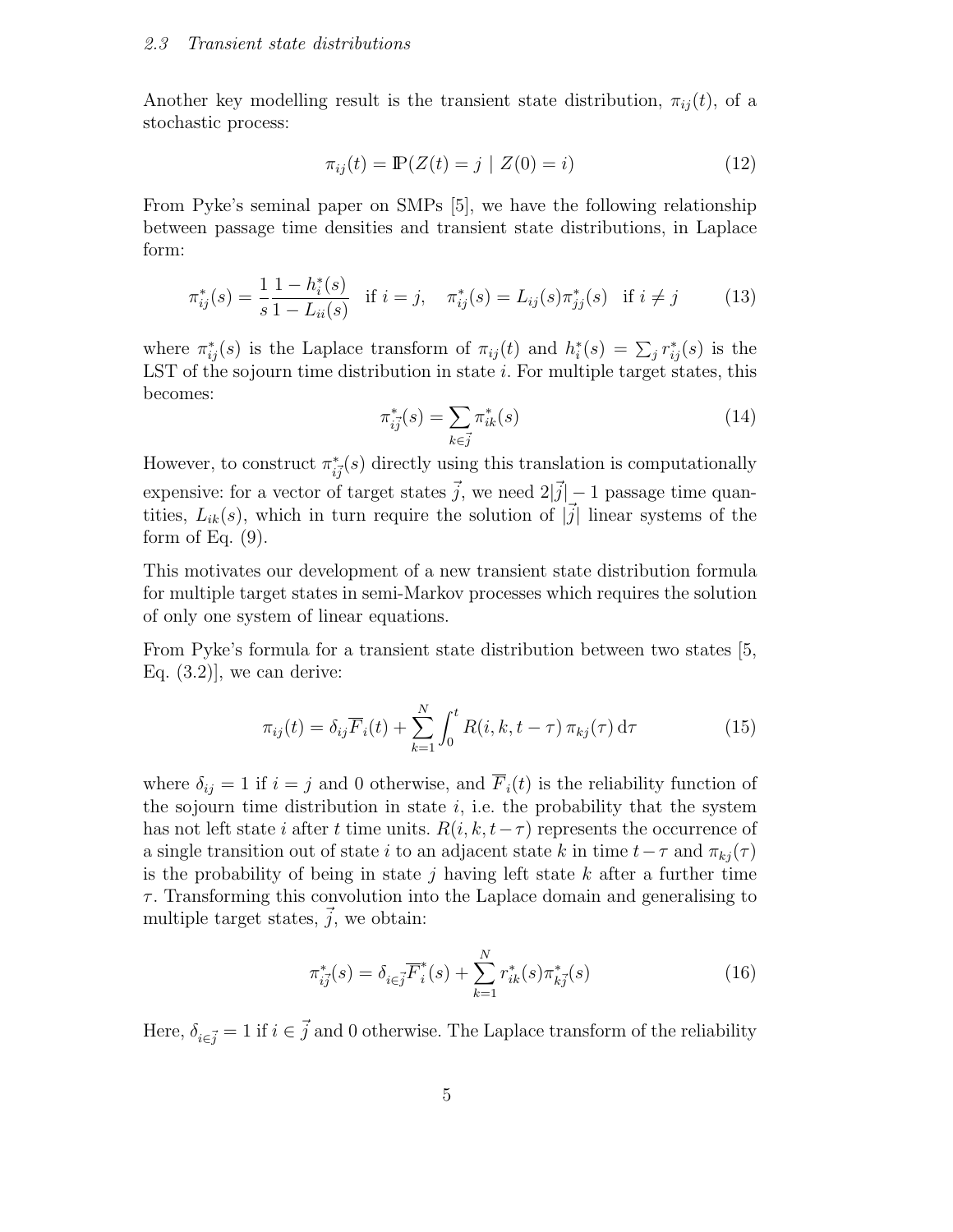function  $\overline{F}_i^*(s)$  is generated from  $h_i^*(s)$  as:

$$
\overline{F}_i^*(s) = \frac{1 - h_i^*(s)}{s}
$$

Eq. (16) has a matrix–vector form as well; for example, when  $\vec{j} = \{1,3\}$ , we have:

$$
\begin{pmatrix}\n1 - r_{11}^*(s) & -r_{12}^*(s) & \cdots & -r_{1N}^*(s) \\
-r_{21}^*(s) & 1 - r_{22}^*(s) & \cdots & -r_{2N}^*(s) \\
-r_{31}^*(s) & -r_{32}^*(s) & \cdots & -r_{3N}^*(s)\n\end{pmatrix}\n\begin{pmatrix}\n\pi_{1j}^*(s) \\
\pi_{2j}^*(s) \\
\pi_{3j}^*(s) \\
\vdots \\
\pi_{Nj}^*(s)\n\end{pmatrix} = \n\begin{pmatrix}\n\overline{F}_1^*(s) \\
0 \\
0 \\
\overline{F}_3^*(s) \\
\vdots \\
0\n\end{pmatrix}
$$
\n(17)

Again for multiple source states, with initial distribution  $\tilde{\alpha}$ , the Laplace transform of the transient function is:

$$
\pi_{\overline{ij}}^*(s) = \sum_{k \in \overline{i}} \alpha_k \pi_{kj}^*(s) \tag{18}
$$

# **3 Iterative Passage Time and Transient Analysis**

### *3.1 Introduction*

In this section, we describe iterative algorithms for generating passage time densities/quantiles and transient state distributions. The algorithms create successively more accurate approximations to the analytic passage time function given by Eq. (7) and transient function given by Eq. (16), respectively.

#### *3.2 Iterative Passage Time Method*

The iterative passage time technique considers the rth transition passage time of the system,  $P_{i\vec{j}}^{(r)}$ . This is the time for r consecutive transitions to occur, starting from state i and ending in any of the states in  $\vec{j}$ . The unconditioned passage time density,  $P_{i\vec{j}}$ , is then obtained in the limit as  $r \to \infty$ . We calculate  $P_{i\vec{j}}^{(r)}$  for a sufficiently high value of r to give an approximation to within a specified degree of accuracy.

Recall the semi-Markov process,  $Z(t)$ , of Section 2.2, where  $N(t)$  is the number of state transitions that have taken place by time  $t$ . Formally, we define the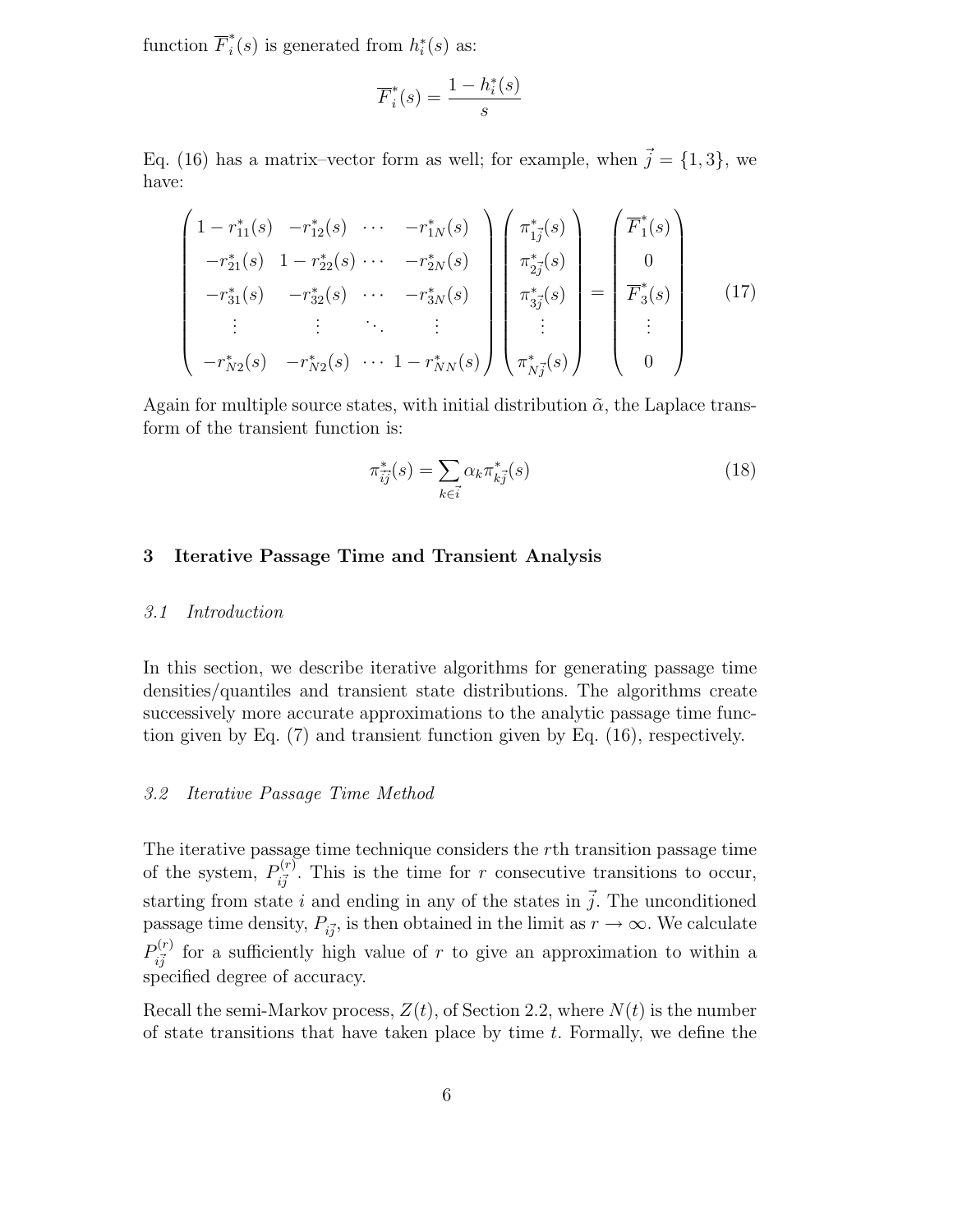rth transition first passage time to be:

$$
P_{i\vec{j}}^{(r)} = \inf\{u > 0 : Z(u) \in \vec{j} \mid 0 < N(u) \le r, Z(0) = i\} \tag{19}
$$

which is the time taken to enter a state in  $\vec{j}$  for the first time having started in state i at time 0 and having undergone up to r state transitions.  $P_{i\vec{j}}^{(r)}$  is a random variable with associated probability density function,  $f_{i\vec{j}}^{(r)}(t)$ , which has Laplace transform  $L_{i\vec{j}}^{(r)}(s)$ .

 $L_{i\vec{j}}^{(r)}(s)$  is, in turn, the *i*th component of the vector

$$
\tilde{L}_{\vec{j}}^{(r)}(s) = (L_{1\vec{j}}^{(r)}(s), L_{2\vec{j}}^{(r)}(s), \dots, L_{N\vec{j}}^{(r)}(s))
$$

which may be computed as:

$$
\tilde{L}_j^{(r)}(s) = U(I + U' + U'^2 + \dots + U'^{(r-1)})\,\tilde{e}
$$
\n(20)

Here U is a matrix with elements  $u_{pq} = r_{pq}^*(s)$  and U' is a modified version of U with elements  $u'_{pq} = \delta_{p \notin \vec{j}} u_{pq}$ , where states in  $\vec{j}$  have been made absorbing. The column vector  $\tilde{e}$  has entries  $e_k = \delta_{k \in \vec{j}}$ .

We include the initial  $U$  term in Eq.  $(20)$  so as to generate cycle times for cases such as  $L_{ii}^{(r)}(s)$  which would otherwise register as 0 if U' were used instead. From Eqs. (5) and (19):

$$
P_{i\vec{j}} = P_{i\vec{j}}^{(\infty)} \text{ and thus } L_{i\vec{j}}(s) = L_{i\vec{j}}^{(\infty)}(s). \tag{21}
$$

Now,  $L_{i\vec{j}}^{(r)}(s)$  can be generalised to multiple source states  $\vec{i}$  using, for example, the normalised steady-state vector,  $\tilde{\alpha}$ , of Eq. (11):

$$
L_{\tilde{i}\tilde{j}}^{(r)}(s) = \tilde{\alpha} \tilde{L}_{\tilde{j}}^{(r)}(s)
$$
  
= 
$$
\sum_{k=0}^{r-1} \tilde{\alpha} U U'^k \tilde{e}
$$
 (22)

The sum of Eq. (22) can be computed efficiently using sparse matrix–vector multiplications with a vector accumulator. At each step, the accumulator (initialised to  $\tilde{\alpha}U$ ) is post-multiplied by U' and  $\tilde{\alpha}U$  is added. The worst-case time complexity for this sum is  $O(N^2r)$  versus the  $O(N^3)$  of typical matrix inversion techniques. In practice, we typically observe  $r \ll N$  for large N.

Convergence of the sum in Eq.  $(22)$  is said to have occurred at a particular r, if for a given s-point:

$$
|\text{Re}(L_{\vec{i}\vec{j}}^{(r+1)}(s) - L_{\vec{i}\vec{j}}^{(r)}(s))| < \epsilon \quad \text{and} \quad |\text{Im}(L_{\vec{i}\vec{j}}^{(r+1)}(s) - L_{\vec{i}\vec{j}}^{(r)}(s))| < \epsilon \tag{23}
$$

where  $\epsilon$  is chosen to be a suitably small value (e.g. 10<sup>-8</sup>).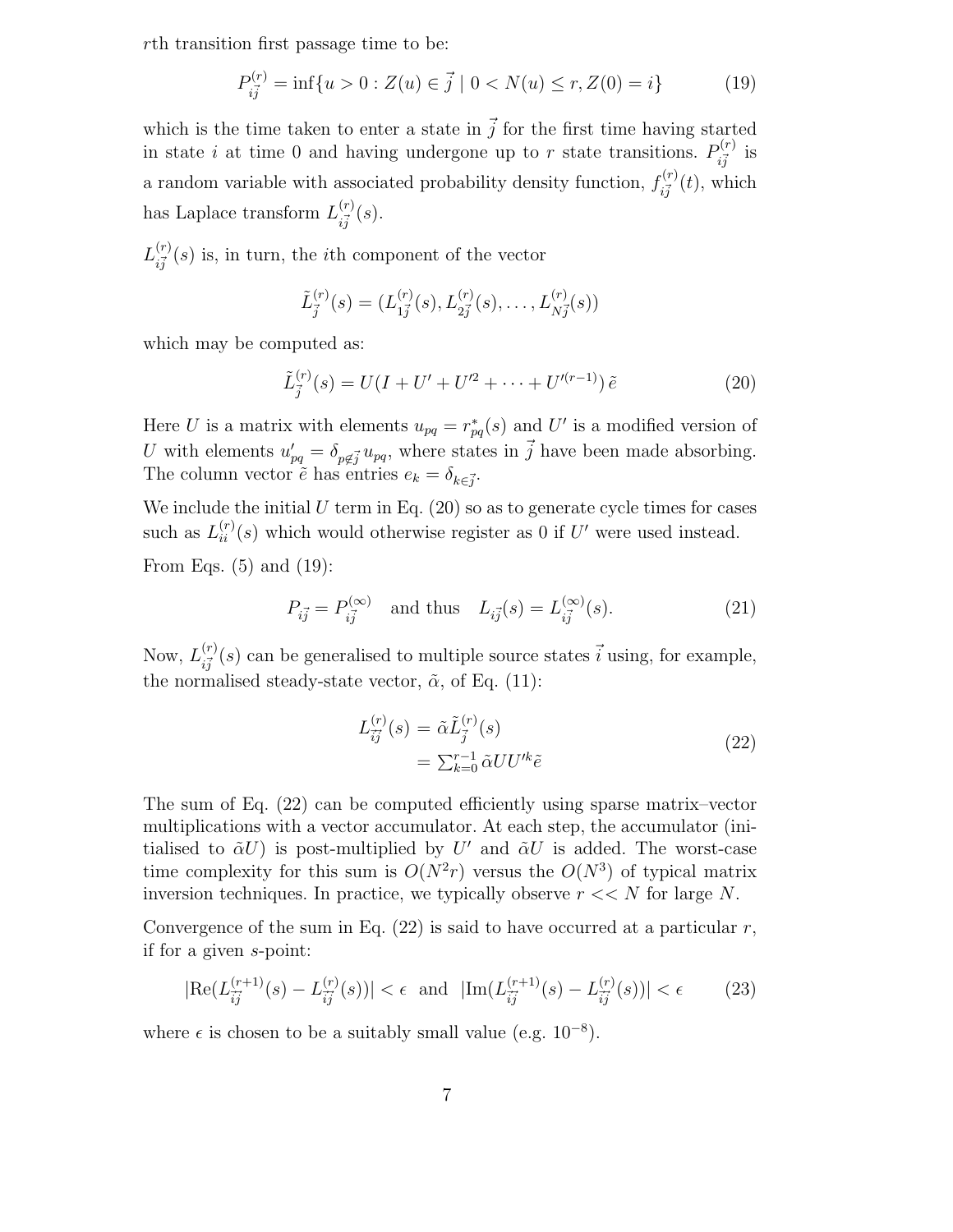#### *3.3 Iterative Transient Method*

Our iterative transient state distribution generation technique builds on the passage time computation technique of the previous section. We aim to calculate  $\pi_{i\vec{j}}(t)$ , that is the probability of being in any of the states of  $\vec{j}$  at time t, having started in state i at time,  $t = 0$ . We approximate this transient state distribution by constructing  $\pi_{i\vec{j}}^{(r)}(s)$ , which is the rth iterative approximation to the Laplace Transform of the transient state distribution function.

 $\pi^{(r)}_{i\vec{j}}(s)$  is, in turn, the *i*<sup>th</sup> component of the vector:

$$
\tilde{\pi}_{\vec{j}}^{(r)}(s) = (\pi_{1\vec{j}}^{(r)}(s), \pi_{2\vec{j}}^{(r)}(s), \ldots, \pi_{N\vec{j}}^{(r)}(s))
$$

which may be computed as:

$$
\tilde{\pi}_{\tilde{j}}^{(r)}(s) = (I + U + U^2 + \dots + U^r) \tilde{v}
$$
\n(24)

where  $\tilde{v}$  is made up of the reliability functions for each of the target states in  $\vec{j}$ , i.e.  $v_i = \delta_{i \in \vec{j}} \overline{F}_i^*(s)$ .

Note that, instead of using an absorbing transition matrix as in the passage time scheme, the transient method makes use of the unmodified transition matrix U, which has elements  $u_{ij} = r_{ij}^*(s)$ . This reflects the fact that the transient state distribution accumulates probability from all the passages through the system and not just the first one.

The astute reader may notice that this method bears a loose resemblance to the well-known *uniformization* technique [6–8] which can be used to generate transient-state distributions and passage time densities for Markov chains. However, as we are working with semi-Markov systems, there can be no *uniformizing* of the general distributions in the SMP. The general distribution information has to be maintained as precisely as possible throughout the process. We achieve this by using the representation technique described in Section 4.

Finally, as before, the technique can be generalised to multiple start states by employing an initial vector,  $\tilde{\alpha}$ , where  $\alpha_i$  is the probability of being in state i at time 0:

$$
\pi_{\overrightarrow{ij}}^{(r)}(s) = \tilde{\alpha}(I + U + U^2 + \dots + U^r) \tilde{v}
$$
\n(25)

Fig. 1 shows a transient state distribution,  $\pi_{00}(t)$ , that is the probability of being in state 0, having started in state 0, at time  $t$ . The system being analysed is a simple two state system with an exponential (rate 2) transition from state 0 to state 1, and a deterministic transition (parameter 2) from 1 to 0. The discontinuities in the derivative from the deterministic transition can clearly be made out at points  $t = 2, 4$  and in fact also exist at  $t = 6, 8, 10, \ldots$  Also shown on the graph are 5 iterations of the algorithm which exhibit increasing accuracy in approximating the transient curve.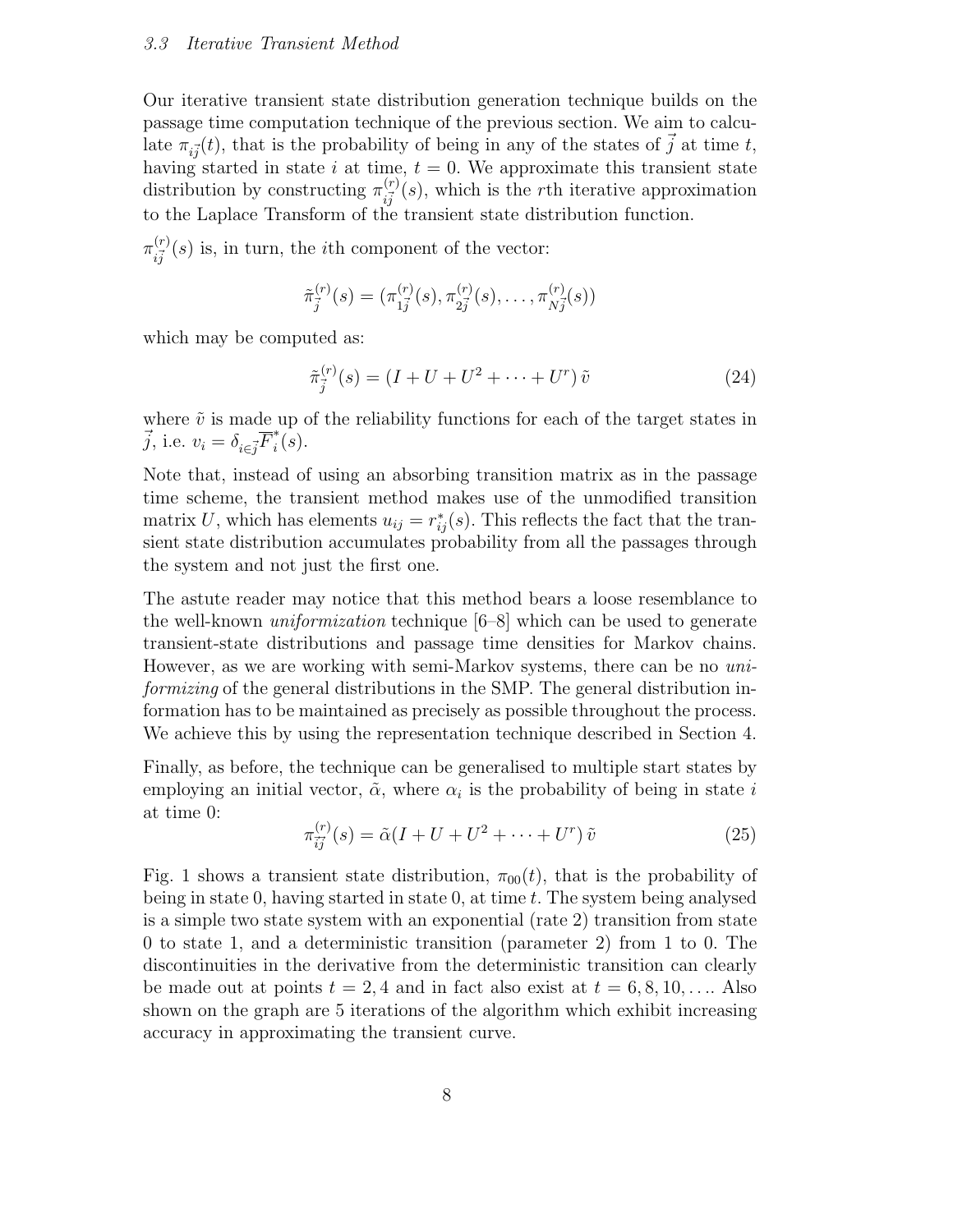

Fig. 1. Example iterations towards a transient state distribution in a system with successive exponential and deterministic transitions



Fig. 2. Example iterations towards a transient state distribution in a system with successive deterministic and exponential transitions

Fig. 2 shows the transient state distribution  $\pi_{00}(t)$  for a two state system with a deterministic transition (parameter 3) from state 0 to state 1, and an exponential (rate 0.5) transition from 1 to 0. The graph clearly shows the system remaining in state 0 for the initial 3 time units, as dictated by the out-going deterministic transition. The perturbations in the graph observed around  $t = 3$  are generated by small numerical instabilities (Gibb's Phenomena) in the Laplace inversion algorithm [9]. These are most pronounced when an initial deterministic distribution is observed and are, for systems with more smoothing, almost always unobservable. Also shown on the graph are 4 iterations of the algorithm which exhibit increasing accuracy in approximating the transient curve, as before.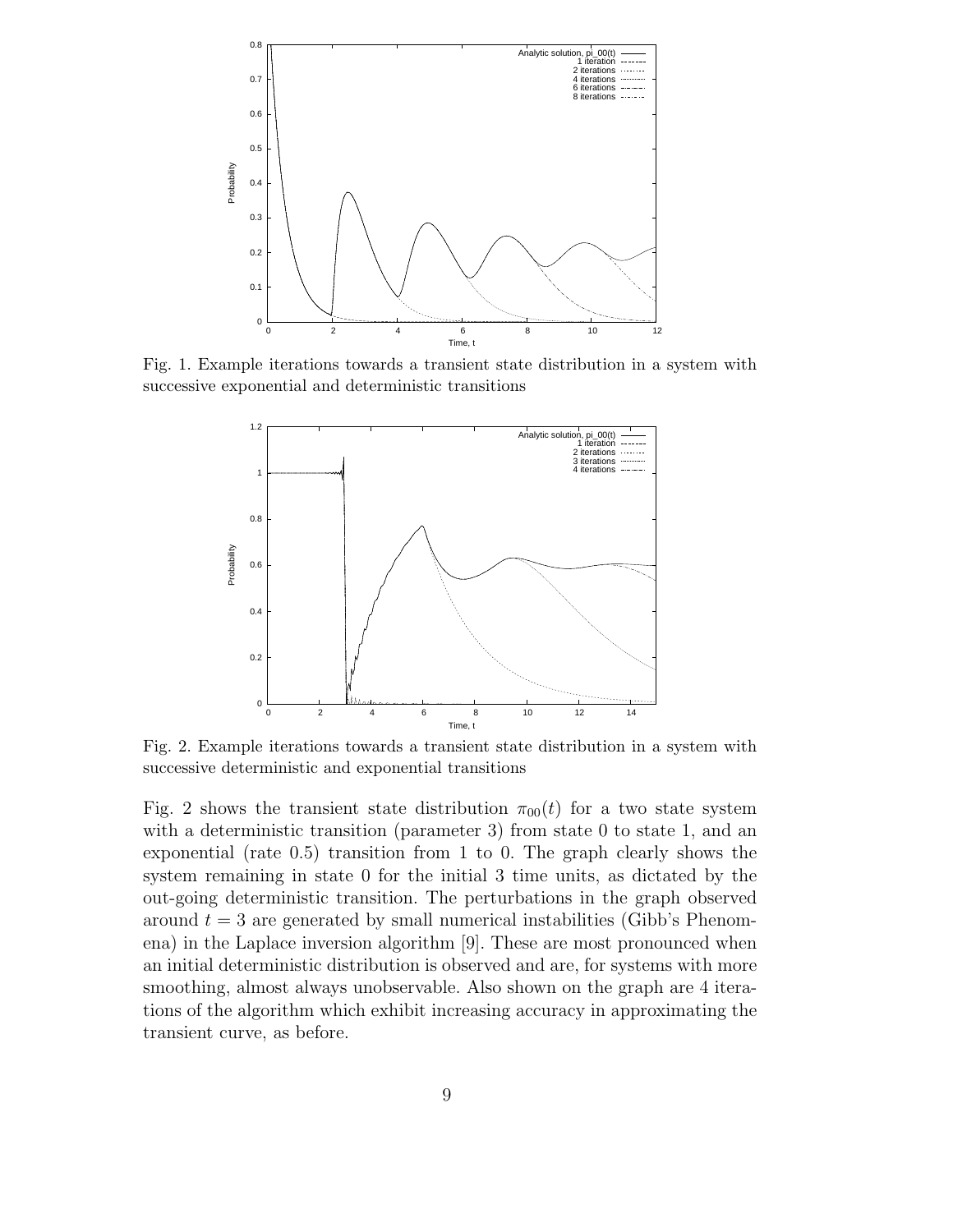# **4 Laplace Transform Representation and Inversion**

The key to the practical analysis of semi-Markov processes lies in the efficient representation of their generally distributed sojourn time distribution functions. Without care the structural complexity of the SMP can be recreated within the representation of the distribution functions. This is especially true with the manipulations performed in the iterative passage time calculation of Section 3.

Many techniques have been used for representing arbitrary distributions – two of the most popular being *phase-type distributions* and *vector-of-moments* methods. These methods suffer from, respectively, exploding representation size under composition and containing insufficient information to produce accurate answers after large amounts of composition.

As all our distribution manipulations take place in Laplace-space, we link our distribution representation to the Laplace inversion technique that we ultimately use. Our implementation supports two Laplace transform inversion algorithms: the Euler technique [10] and the Laguerre method [11] with modifications summarised in [12].

Both algorithms work on the same general principle of sampling the transform function  $L(s)$  at n points,  $s_1, s_2, \ldots, s_n$  and generating values of  $f(t)$  at m userspecified t-points  $t_1, t_2, \ldots, t_m$ . In the Euler inversion case  $n = km$ , where k typically varies between 15 and 50, depending on the accuracy of the inversion required. In the modified Laguerre case,  $n = 400$  and, crucially, is independent of m.

The choice of inversion algorithm depends on the characteristics of the density function  $f(t)$ . If the function is continuous, and has continuous derivatives (i.e. it is "smooth") then the Laguerre method can be used. If, however, the density function or its derivatives contain discontinuities – for example if the system exclusively contains transitions with deterministic or uniform holding-time distributions – then the Euler method must be employed.

Whichever inversion algorithm is used, it is important to note that calculating  $s_i, 1 \leq i \leq n$  and storing all the distribution transform functions, sampled at these points, will be sufficient to provide a complete inversion. Storing our distribution functions in this way has three main advantages. Firstly, the function has constant storage space, independent of the distribution-type. Secondly, each distribution has, therefore, the same constant storage even after composition with other distributions. Finally, the function has sufficient information about a distribution to determine the required passage time or transient density (and no more).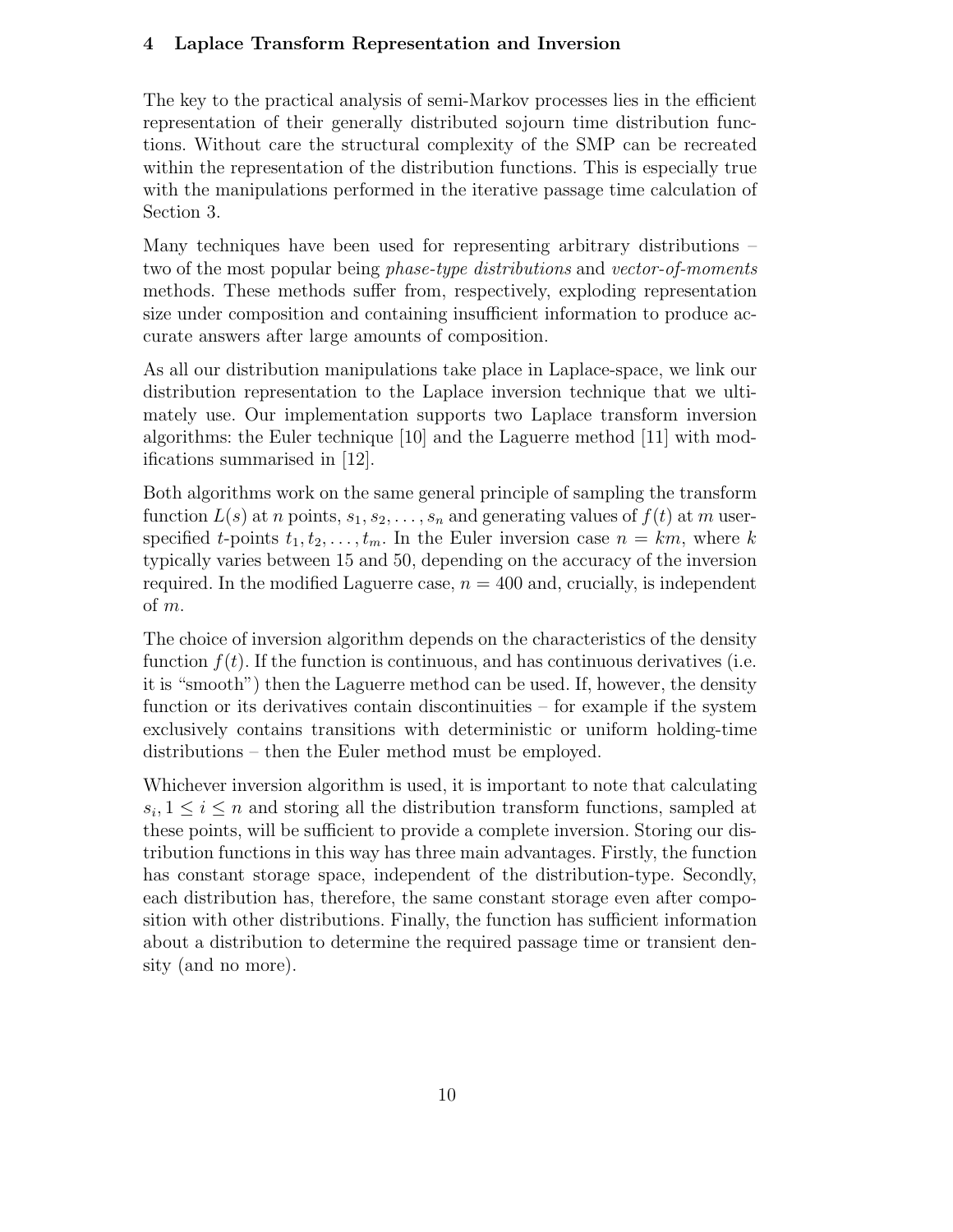### **5 Implementation Architecture**

Our implementation employs a distributed master–slave architecture similar to that of the Markovian passage time calculation tool of [12]. The master processor computes in advance the values of s at which it will need to know the value of  $L_{\vec{ij}}(s)$  in order to perform the inversion. The s-values are then placed in a global work-queue to which the slave processors make requests. On making a request slave processors are assigned the next available s-value and use this to construct the matrices U and U'. The iterative algorithm is then applied to calculate the truncated sum of Eq. (22) or Eq. (25) (as appropriate) for that s-value. The result is returned to the master and cached (both in memory and on disk so that all computation is checkpointed), and once all values have been computed and returned, the final Laplace inversion calculations are made by the master. The resulting  $t$ -points can then be plotted on a graph. As inter-slave communication is not required, the algorithm exhibits excellent scalability (see Section 6.4.3).

## **6 Distributed System Modelling**

## *6.1 Introduction*

We demonstrate the SMP analysis techniques of the previous sections with a semi-Markov model of a distributed voting system. As there is a rich tradition of modelling distributed systems with stochastic Petri nets [13,14], we propose and then make use of a semi-Markov extension of GSPNs to generate the model.

## *6.2 Semi-Markov Stochastic Petri Nets*

Semi-Markov stochastic Petri nets (SM-SPNs) are extensions of GSPNs [15], which can handle arbitrary state-dependent sojourn time distributions and which generate an underlying semi-Markov process rather than a Markov process. Formally a SM-SPN consists of a 4-tuple,  $(PN, \mathcal{P}, \mathcal{W}, \mathcal{D})$ , where:

- $PN = (P, T, I^-, I^+, M_0)$  is the underlying Place-Transition net. P is the set of places, T, the set of transitions,  $I^{+/-}$  are the forward and backward incidence functions describing the connections between places and transitions and  $M_0$  is the initial marking.
- $P: T \times \mathcal{M} \rightarrow \mathbb{Z}^+$ , denoted  $p_t(m)$ , is a state-dependent priority function for a transition.
- $W: T \times \mathcal{M} \to \mathbb{R}^+$ , denoted  $w_t(m)$ , is a marking-dependent weight function for a transition, to allow implementation of probabilistic choice.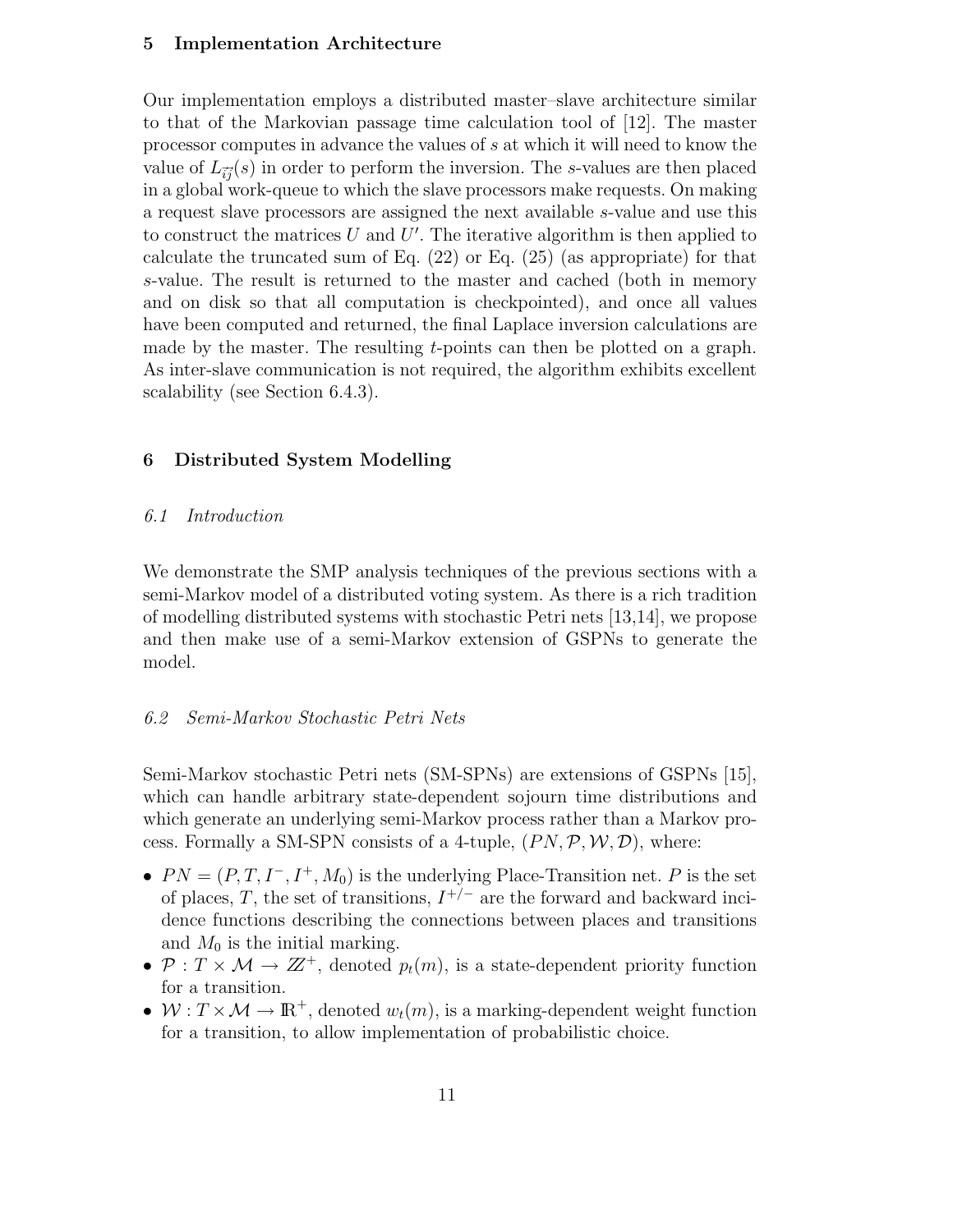•  $\mathcal{D}: T \times \mathcal{M} \rightarrow (\mathbb{R}^+ \rightarrow [0,1])$ , denoted  $d_t(m)$ , is a marking-dependent cumulative distribution function for the firing-time of a transition.

In the above  $\mathcal M$  is the set of all reachable markings for a given net. Further, we define the following general net-enabling functions:

- $\mathcal{E}_N : \mathcal{M} \to P(T)$ , a function that specifies net-enabled transitions from a given marking.
- $\mathcal{E}_P : \mathcal{M} \to P(T)$ , a function that specifies priority-enabled transitions from a given marking.

The net-enabling function,  $\mathcal{E}_N$ , is defined in the usual way for standard Petri nets: if all preceding places have occupying tokens then a transition is netenabled. Similarly, we define the more stringent priority-enabling function,  $\mathcal{E}_P$ . For a given marking, m,  $\mathcal{E}_P(m)$  selects only those net-enabled transitions that have the highest priority, that is:

$$
\mathcal{E}_P(m) = \{ t \in \mathcal{E}_N(m) : p_t(m) = \max\{p_{t'}(m) : t' \in \mathcal{E}_N(m) \} \} \tag{26}
$$

Now for a given priority-enabled transition,  $t \in \mathcal{E}_P(m)$ , there is a probability that it will actually fire after a delay sampled from its firing distribution,  $d_t(m)$ :

$$
\mathbb{P}(t \in \mathcal{E}_P(m) \text{ fires}) = \frac{w_t(m)}{\sum_{t' \in \mathcal{E}_P(m)} w_{t'}(m)} \tag{27}
$$

Note that the choice of which priority-enabled transition is fired in any given marking is made by a probabilistic selection based on transition weights, and is not a race condition based on finding the minimum of samples extracted from firing time distributions. This mechanism enables the underlying reachability graph of the SM-SPN to be mapped directly onto a semi-Markov chain.

The marking-dependence of the weights and distributions does, in fact, allow us to translate SPNs and GSPNs into the SM-SPN paradigm in a straightforward manner, but that translation is not within the scope of this paper.

## *6.3 A Distributed Voting System*

Fig. 3 shows the distributed components of a voting system with breakdowns and repairs, which we will use to generate a semi-Markov model. A voting agent queues to vote in the buffer; then, as a polling unit becomes free, it can receive the agent's vote and the agent can be marked as having voted. The polling unit contacts all the currently operational central voting units to register votes with all of them; this is done in order to prevent multiple vote fraud and to provide fault tolerance through redundancy. The polling unit then becomes available to receive another voting agent.

The semi-Markov stochastic Petri net for this system is shown in Fig. 4. Voting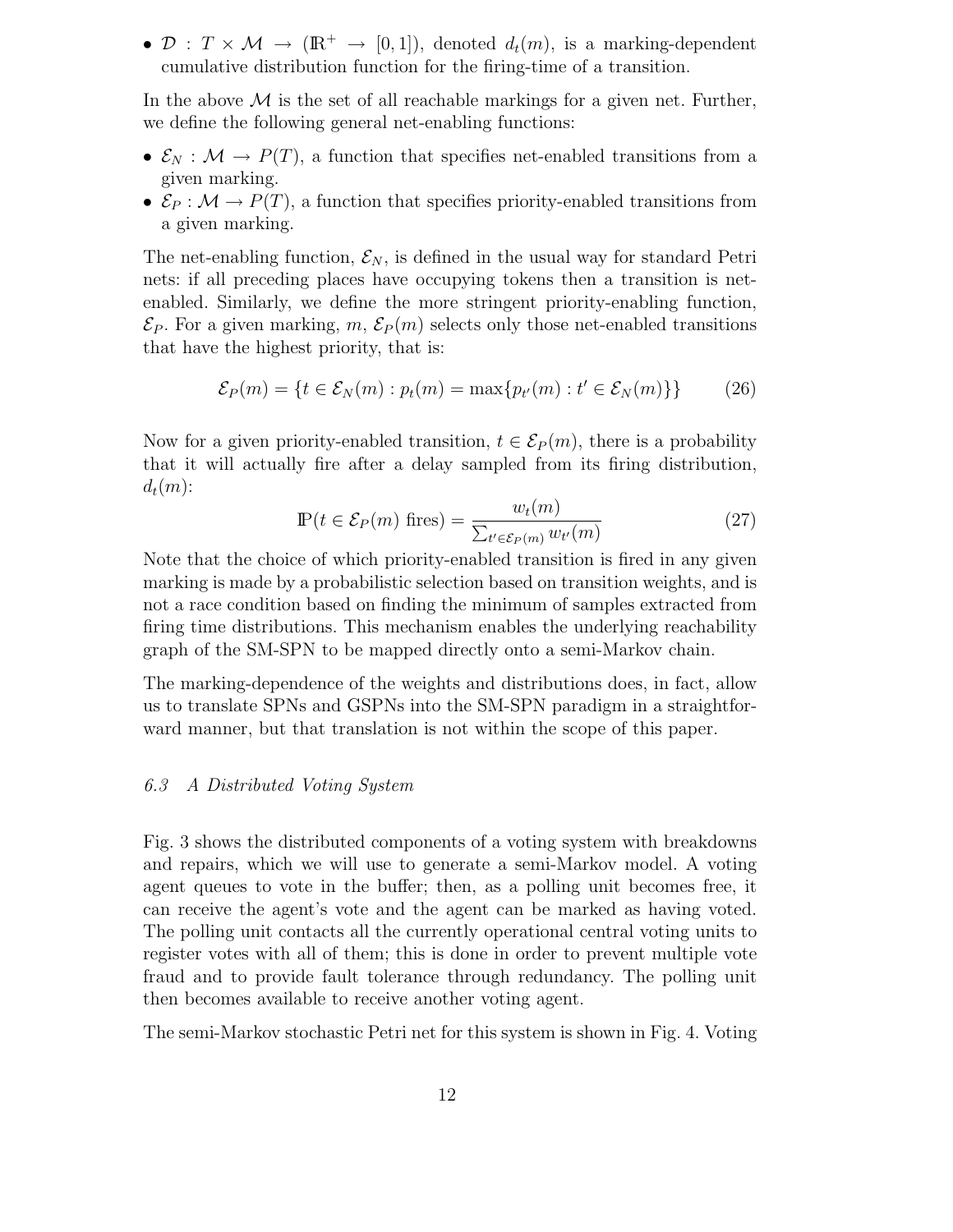

Fig. 3. A queueing model of a voting system

agents vote asynchronously, moving from place  $p_1$  to  $p_2$  as they do so. A restricted number of polling units which receive their votes transit  $t_1$  from place  $p_3$  to place  $p_4$ . At  $t_2$ , the vote is registered with as many central voting units as are currently operational in  $p_5$ .

The system is considered to be in a failure mode if either all the polling units have failed and are in  $p<sub>7</sub>$  or all the central voting units have failed and are in  $p_6$ . If either of these complete failures occur, then a high priority repair is performed, which resets the failed units to a fully operational state. If some but not all the polling or voting units fail, they attempt self-recovery. The system will continue to function as long as at least one polling unit and one voting unit remain operational.



Fig. 4. A semi-Markov stochastic Petri net of a voting system with breakdowns and repairs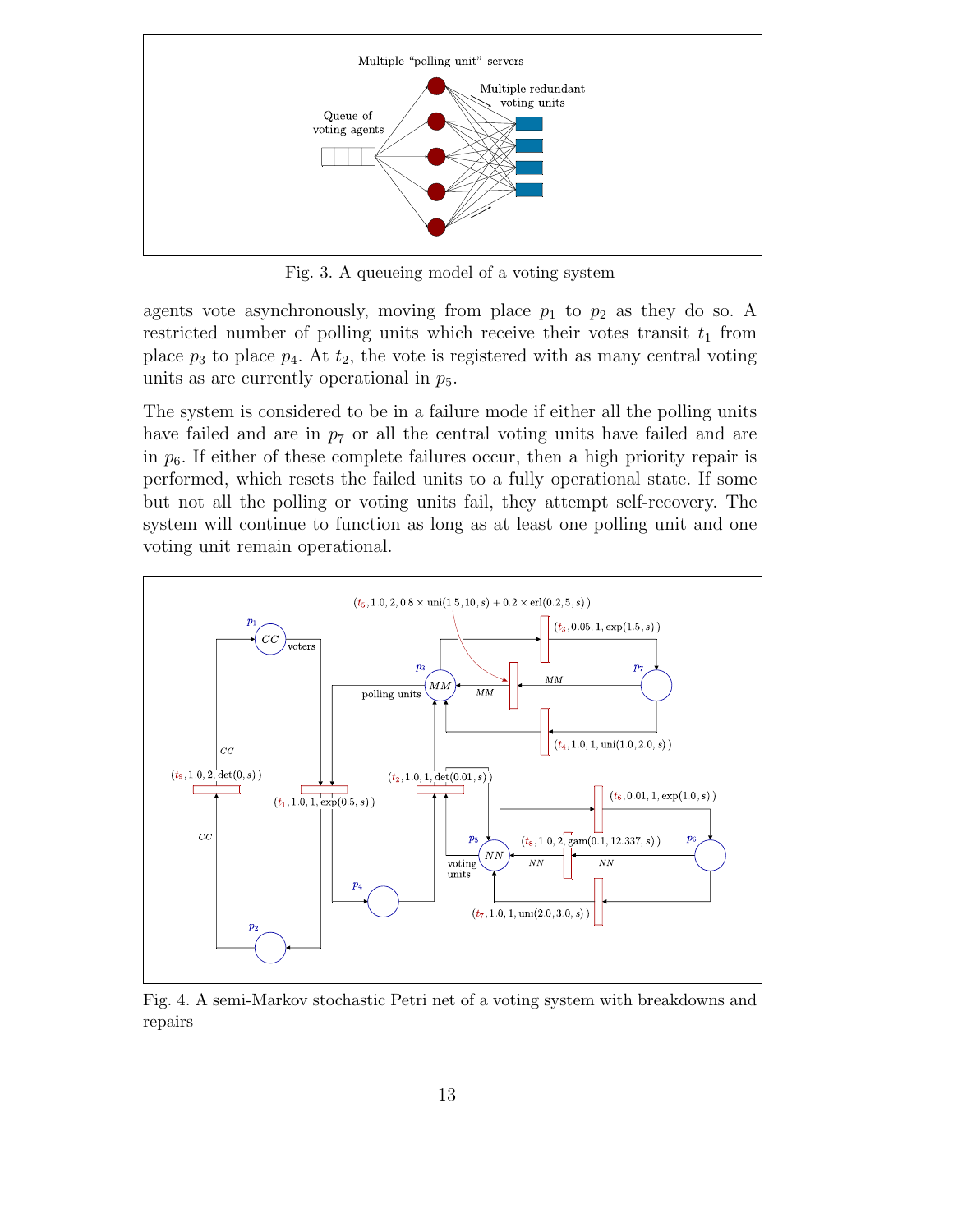```
\transition{t5}{
  \condition{p7 > MM-1}
  \action{
    next->p3 = p3 + MM;next->p7 = p7 - MM;}
  \weight{1.0}
  \priority{2}
  \sojourntimeLT{
    return (0.8*uniformLT(1.5,10,s) + 0.2*erlangLT(0.001,5,s);
  }
}
```
Fig. 5. Excerpt from specification of voting example, showing definition of transition  $t_{5}$ .

This example is defined in full as a DNAmaca specification [3], an excerpt of which is shown in Fig. 5. This defines transition  $t_5$ , saying that it:

- is enabled when place  $p_7$  has greater than  $MM-1$  tokens in it.
- removes MM tokens from place  $p_7$  and adds MM tokens to place  $p_3$ , when fired.
- has a weight 1.0 (used to define probabilistic choice between transitions when two or more are concurrently enabled).
- has a priority of 2, which will enable it above other transitions which would otherwise be structurally enabled but have a lower priority.
- is given a firing distribution which, with probability 0.8, is a uniform distribution or, with probability 0.2, is an Erlang distribution. The Laplace transform  $g^*(s)$  for this firing time distribution is:

 $0.8 \times \text{uniform}LT(1.5, 10, s) + 0.2 \times \text{erlang}LT(0.001, 5, s)$ 

where

$$
uniformLT(a, b, s) = \frac{e^{-as} - e^{-bs}}{s(b - a)}
$$

and

$$
erlangLT(\lambda, n, s) = \left(\frac{\lambda}{\lambda + s}\right)^n
$$

In general, any arbitrary Laplace transform function can be specified as a firing distribution using the \sojourntimeLT{...} pragma.

# *6.4 Results*

In this section, we compute passage time quantities for the time taken for a number of voters to pass from place  $p_1$  to  $p_2$  (a voter throughput quantity), as well as for the time taken for a fully operational system to enter a failure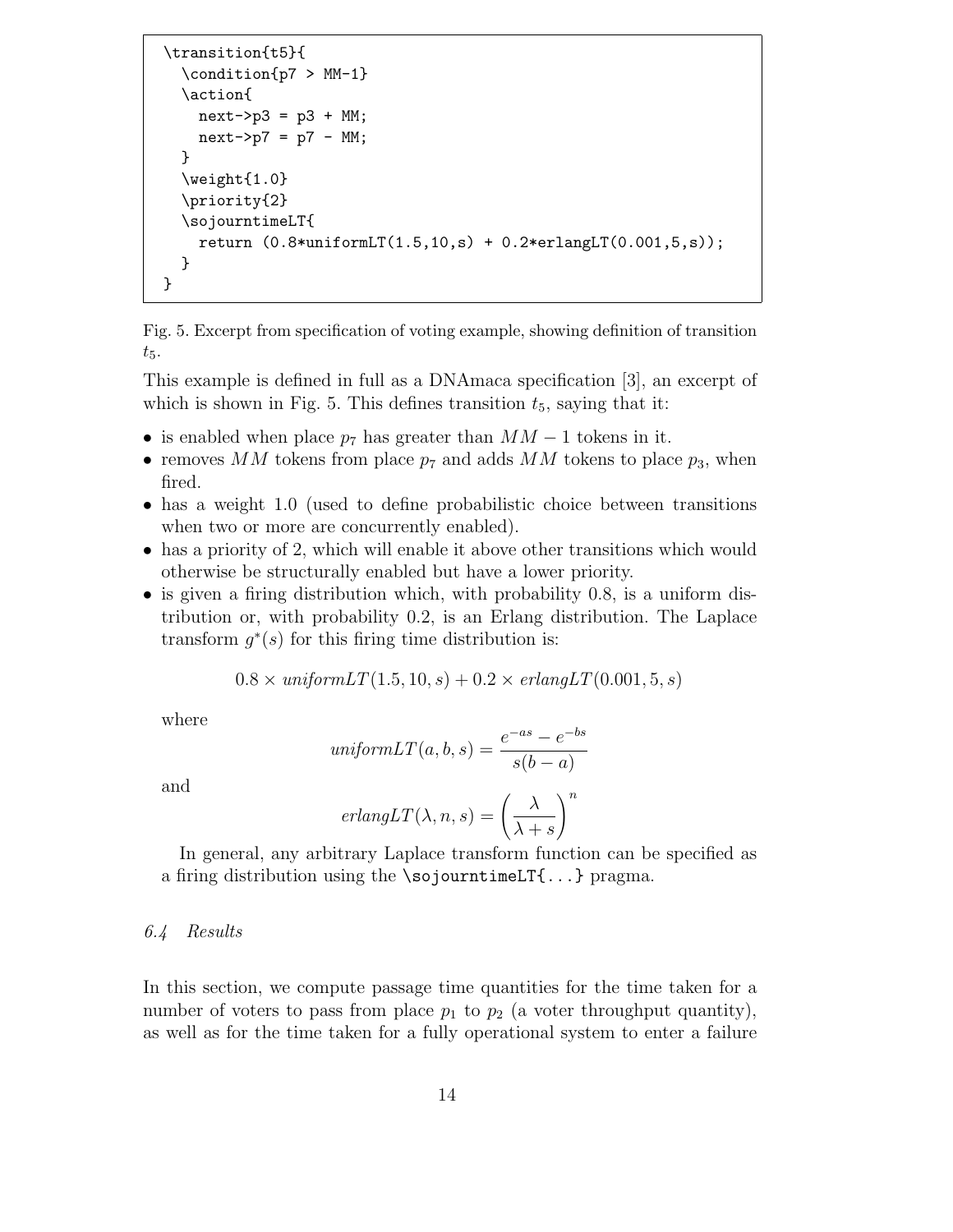| System         | CC  | ΜМ | NN | <b>States</b> |
|----------------|-----|----|----|---------------|
| 0              | 18  | 6  | 3  | 2061          |
| 1              | 60  | 25 | 4  | 106,540       |
| 2              | 100 | 30 | 4  | 249,760       |
| 3              | 125 | 40 | 4  | 541,280       |
| $\overline{4}$ | 150 | 40 | 5  | 778,850       |
| 5              | 175 | 45 | 5  | 1,140,050     |

Table 1

Different configurations of the voting system as used to present results

mode (i.e. when MM polling units fail in place  $p_7$  or when NN central voting units fail in place  $p_6$ ). We also extract simple reliability quantiles from cumulative distributions of the passage times, and transient measures for the voter throughput passage.

For the voting system described in Fig. 4, Table 1 shows how the size of the underlying SMP varies according to the configuration of the variables  $CC$ , MM, and NN, which are the number of voters, polling units and central voting units, respectively.

## *6.4.1 Example Passage Time Distributions*



Fig. 6. Analytic and simulated density for the time taken to process 175 voters in system 5 (1.1 million states).

Fig. 6 shows the density of the time taken for the passage of 175 voters from place  $p_1$  to  $p_2$  in system 5 as computed by both our (truncated) iterative technique and by simulation. The close agreement provides mutual validation of the analytical method, with its numerical approximation, and the simulation.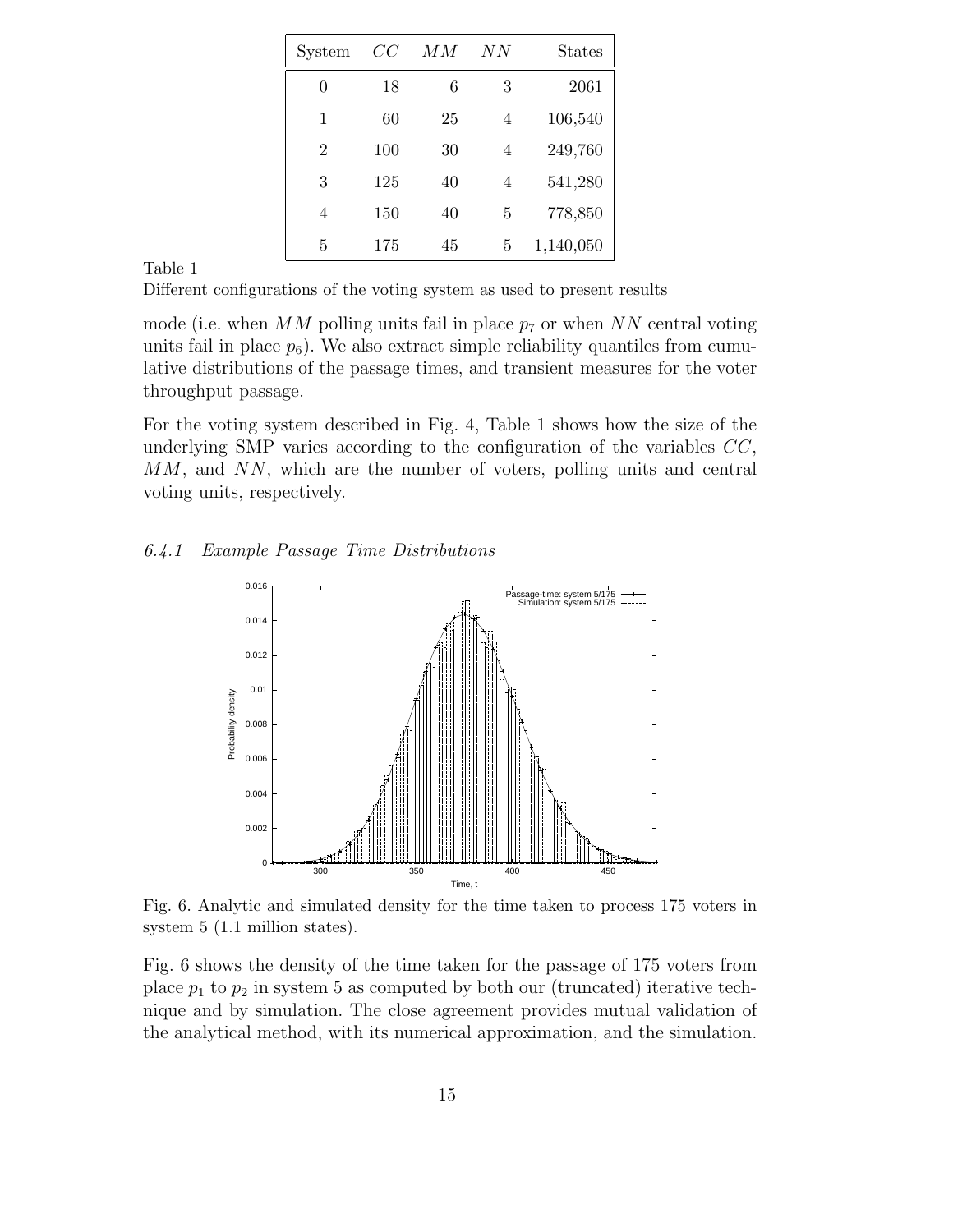It is interesting that, qualitatively, the density appears close to Normal. Certainly, the passage time random variable is a (weighted) sum of a large number of independent random variables, but these are, in general, not identically distributed.



Fig. 7. Cumulative distribution function for the time taken to process 175 voters in system 5 (1.1 million states).

Fig. 7 shows a cumulative distribution for the same passage as Fig. 6. This is easily obtained by inverting the Laplace transform  $L_{\vec{i}\vec{j}}(s)/s$ ; it allows us to extract response time quantiles, for instance:

 $P$ (system 5 processes 175 voters in under 440s) = 0.9858



Fig. 8. Analytic and simulated density for failure mode passage in system 0 (2061 states).

Fig. 8 shows analytic and simulated results for the time to complete failure in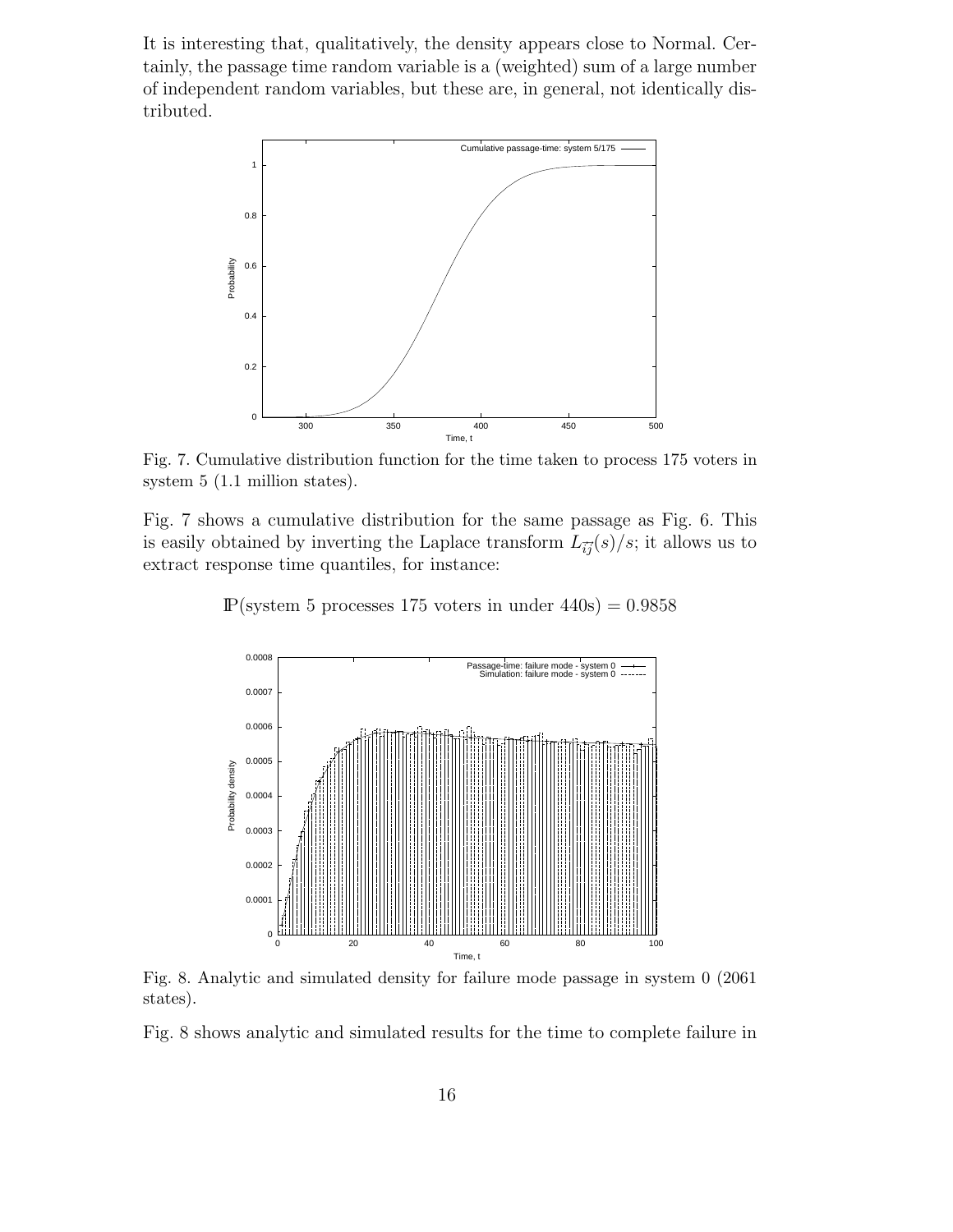an initially fully operational voting system. It is produced for a much smaller system (2061 states) as the probabilities for the larger systems were so small that the simulator was not able to register any meaningful distribution for the quantity without using rare-event techniques. As we wanted to validate the passage time algorithm, we reduced the number of states so that the simulator would register a density. Examining very-low-probability events is an excellent example of where analytical techniques out-perform simulations that would take many hours or even days to complete.

## *6.4.2 Example Transient State Distributions*



Fig. 9. Transient and steady-state values in system 0, for the transit of 5 voters from the initial marking to place  $p_2$ 

We use the iterative transient calculation scheme of Section 3.3 to generate transient state distributions. Fig. 9 shows the transient state distribution for the transit of five voters from place  $p_1$  to  $p_2$  in system 0. As expected, the distribution tends towards its steady-state value as  $t \to \infty$ .

Fig. 10 shows the same measure but for a much larger system (106,000 states). There is a more noticeable separation between the first two peaks in Fig. 10 as there are many more voters to be processed (60 rather than 18 in the previous example). Again, we note that the transient state distribution tends towards the corresponding steady-state probability. It is worth noting that the iterative transient algorithm required at most 50 iterations to converge for each s-point (often less); this despite having a large time range of  $0 < t < 500$ .

### *6.4.3 Tool Scalability*

Table 2 shows the time, speedups and efficiency for the analysis pipeline of Section 4 with varying numbers of slave processors when calculating  $5 t$ -points for a passage time of system 1. The slave processors, each of which has a 2 GHz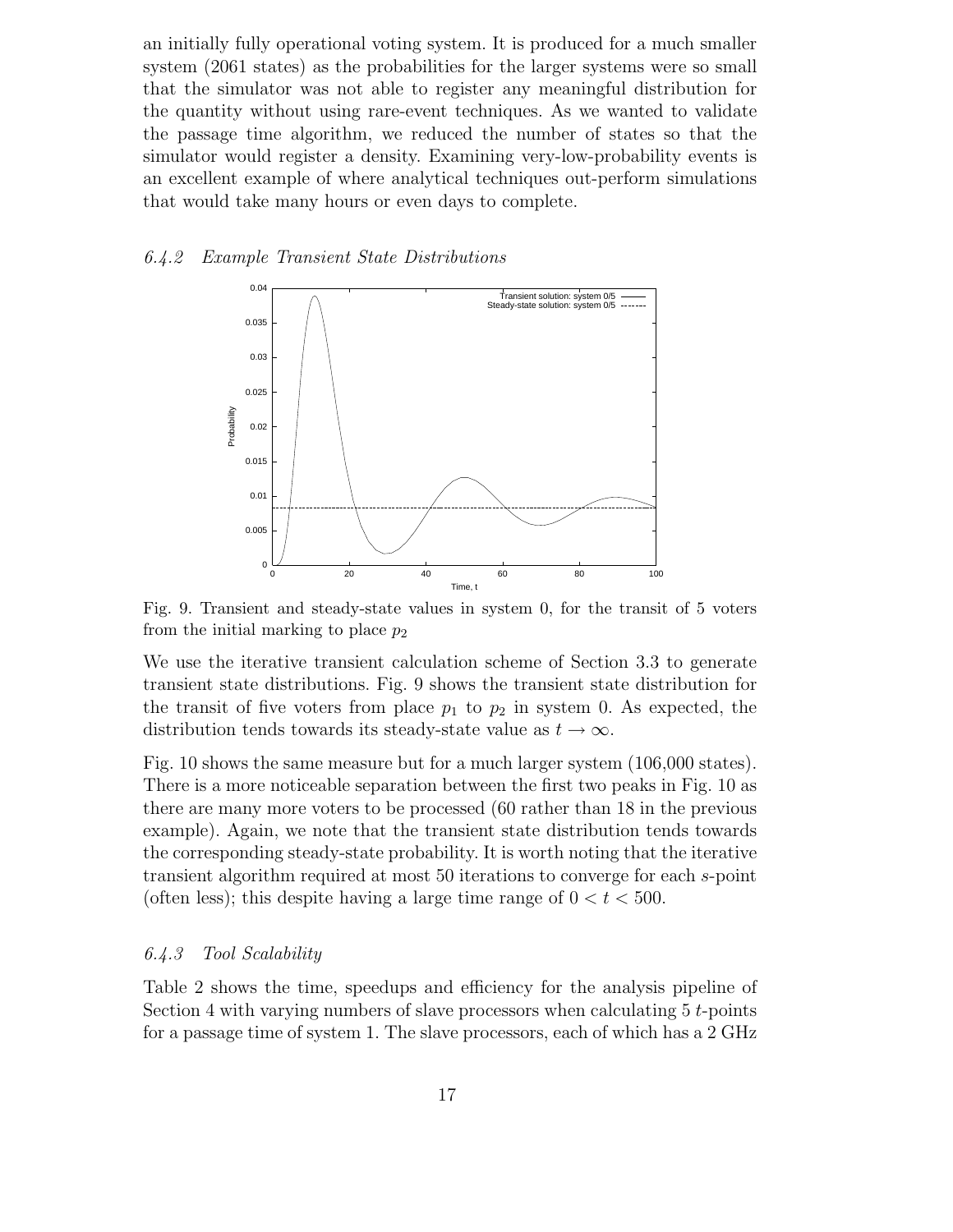

Fig. 10. Transient and steady-state values in system 1, for the transit of 5 voters from the initial marking to place  $p_2$ 

| Slave Processors | Time (s) | Speedup | Efficiency |
|------------------|----------|---------|------------|
|                  | 549.08   | 1.00    | 1.000      |
| 8                | 71.11    | 7.72    | 0.965      |
| 16               | 39.16    | 14.02   | 0.876      |
| 32               | 24.10    | 22.79   | 0.712      |

Table 2

Time, speedup and efficiency for varying numbers of slave processors when calculating a passage time at 5 *t*-points for system 1, using Euler inversion (total of 165 *s*-point evaluations).

Intel Pentium 4 processor and 512 MB RAM, are part of a shared departmental network connected by 100MBps Ethernet. The master processor used was a dual 1 GHz Pentium III server with 2GB RAM (note, however, that a much lower spec machine would have been adequate as the master processor since it does not perform significant computation, nor does it require large amounts of memory). Even though exclusive access to the slave processors could not be guaranteed and the problem size in system 1 is relatively small, our distributed analysis pipeline still exhibits excellent scalability. The loss of efficiency, as the number of processors is increased, can be attributed to minor load imbalances between slaves (which can occur when the work queue is nearly empty) and the increase in the amount of communication between the master and slaves.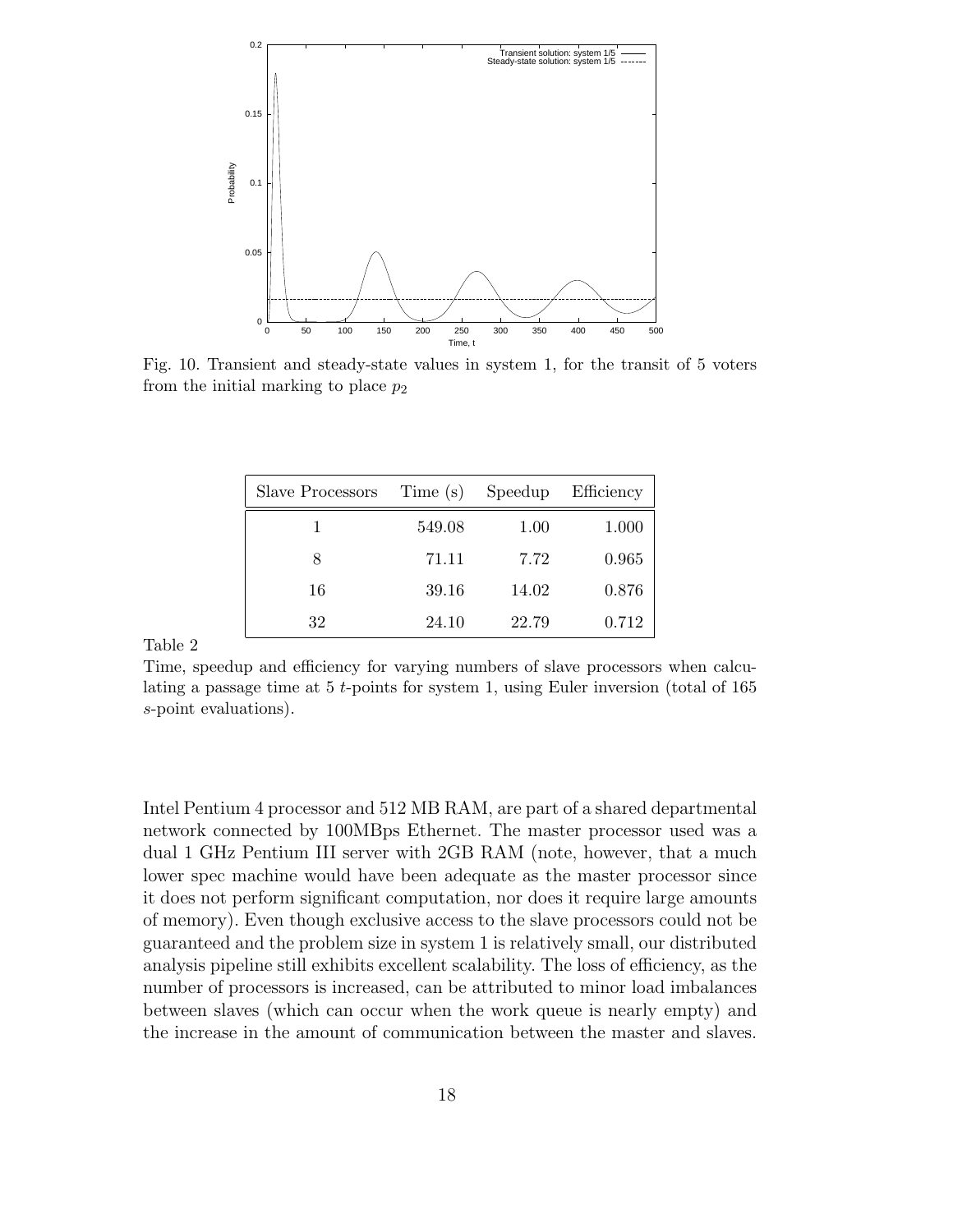# **7 Conclusion**

In this paper, we have derived passage time densities, quantiles and transient state distributions for distributed systems with underlying semi-Markov state spaces of up to  $10^6$  states.

Building on our recent passage time generation algorithm, we derived and implemented a new iterative algorithm that computes transient state distributions. Our implementation optimises storage by relating the function to a set of s-points necessary for Laplace transform inversion. In this way, storage of an arbitrary distribution is kept constant and successive vector–matrix iterations do not suffer from the problem of representation explosion.

Finally, we used a semi-Markov stochastic Petri net in conjunction with a semi-Markov extension to the DNAmaca language to specify a model of a distributed voting system, generate the corresponding semi-Markov state space and solve for a variety of transient and passage time measures.

Our research efforts in the near future will include studying the convergence behaviour of our transient algorithm, with the goal of obtaining analytical bounds on the truncation error. In addition, we will apply specialist techniques, e.g. using hypergraph partitioning of data structures, to achieve a scalable algorithm for systems with up to  $10^8$  states and beyond.

# **References**

- [1] J. T. Bradley, N. J. Dingle, P. G. Harrison, and W. J. Knottenbelt, "Distributed computation of passage time quantiles and transient state distributions in large semi-Markov models," in *PMEO-PDS'03, Performance Modelling, Evaluation and Optimization of Parallel and Distributed Systems*, (Nice), IEEE Computer Society Press, April 2003.
- [2] J. T. Bradley, N. J. Dingle, W. J. Knottenbelt, and H. J. Wilson, "Hypergraphbased parallel computation of passage time densities in large semi-Markov models," *Journal of Linear Algebra and Applications*, 2004. In press.
- [3] W. J. Knottenbelt, "Generalised Markovian analysis of timed transitions systems," MSc thesis, University of Cape Town, South Africa, July 1996.
- [4] J. T. Bradley, N. J. Dingle, W. J. Knottenbelt, and P. G. Harrison, "Performance queries on semi-Markov stochastic Petri nets with an extended Continuous Stochastic Logic," in *PNPM'03, Proceedings of Petri Nets and Performance Models* (G. Ciardo and W. Sanders, eds.), (University of Illinois at Urbana-Champaign), pp. 62–71, IEEE Computer Society Press, September 2003.
- [5] R. Pyke, "Markov renewal processes with finitely many states," *Annals of Mathematical Statistics*, vol. 32, pp. 1243–1259, December 1961.